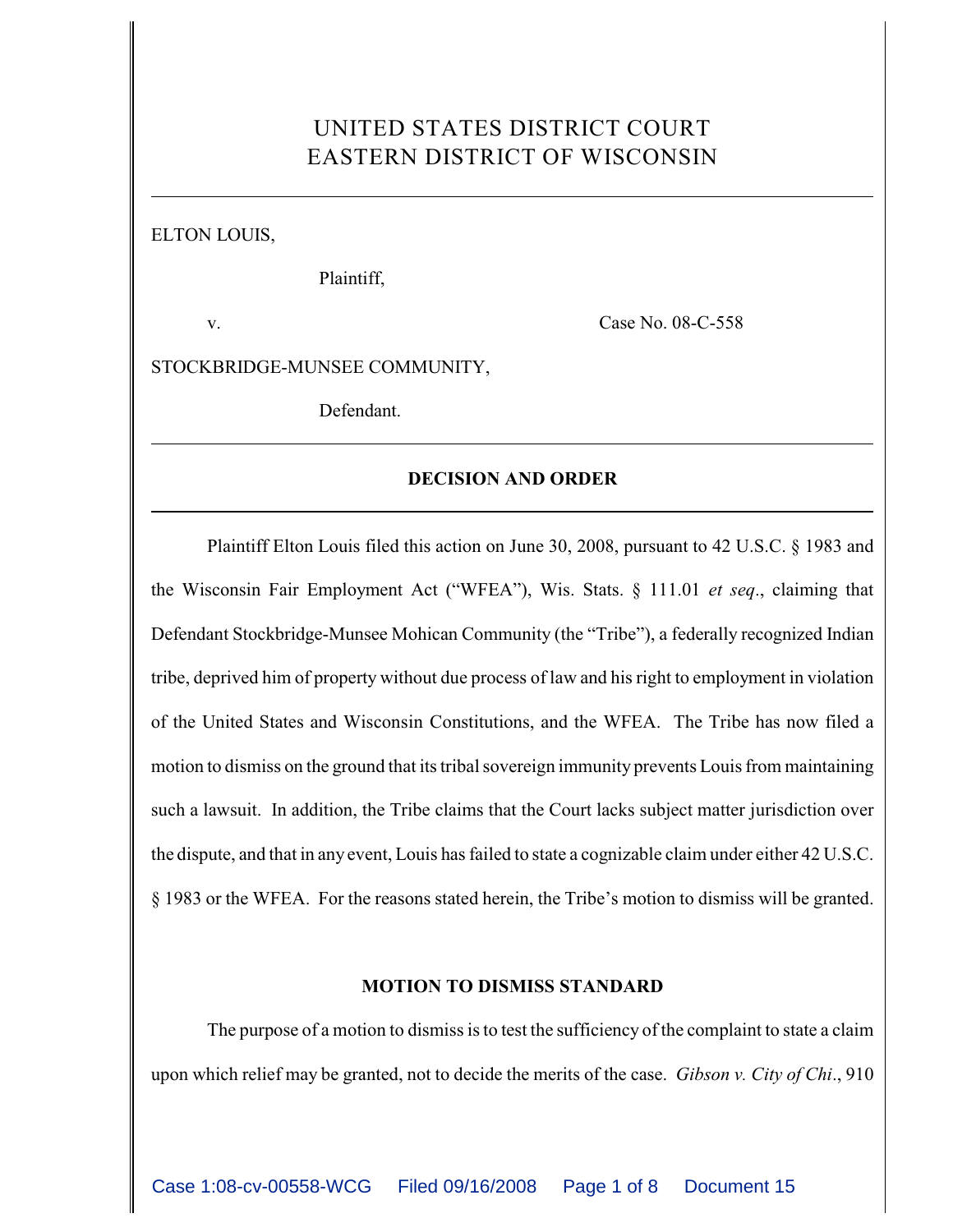F.2d 1510, 1520 (7th Cir. 1990); *See* Fed. R. Civ. P. 12(b)(6). In reviewing a motion to dismiss under Rule 12(b)(6), the Court must accept as true all well-pleaded factual allegations and draw all inferences in the light most favorable to the nonmoving party. *Gutierrez v. Peters*, 111 F.3d 1364, 1368-69 (7th Cir. 1997); *Mosley v. Klincar*, 947 F.2d 1338, 1339 (7th Cir. 1991).

When extrinsic evidence outside the pleadings is submitted with a motion to dismiss under Rule  $12(b)(6)$ , the court generally must either convert the motion into one for summary judgment under Fed. R. Civ. P. 56, or exclude the documents attached to the motion to dismiss and continue under Rule 12(b)(6). *Levenstein v. Salafsky*, 164 F.3d 345, 347 (7th Cir. 1998). Here, Louis has submitted an affidavit in which he asserts that he applied for and received unemployment benefits from the State of Wisconsin as a result of his employment by the Tribe and the termination of that employment. (Louis Aff., August 15, 2008, ¶ 8.) Because I conclude that this additional information is irrelevant to the issues raised by the motion to dismiss, I decline to convert the motion into one for summary judgment.

## **BACKGROUND AND ALLEGATIONS OF THE COMPLAINT**

The Stockbridge-Munsee Mohican Community is a federally-recognized Indian Tribe organized under the Indian Reorganization Act of 1934 ("IRA"), 48 Stat. 984 (1934), codified at 25 U.S.C. § 461 *et seq*. (Br. Supp. Mot. Dismiss 1.) It occupies a reservation in Shawano County, Wisconsin. (*Id*.) The Tribe owns and operates a Health and Wellness Center ("the Center"), located on tribal reservation trust land, (*Id*. 6) through which it provides a broad range of health care services to both tribal members and non-Indians. (Compl. ¶ 402.) Louis was employed as a Mental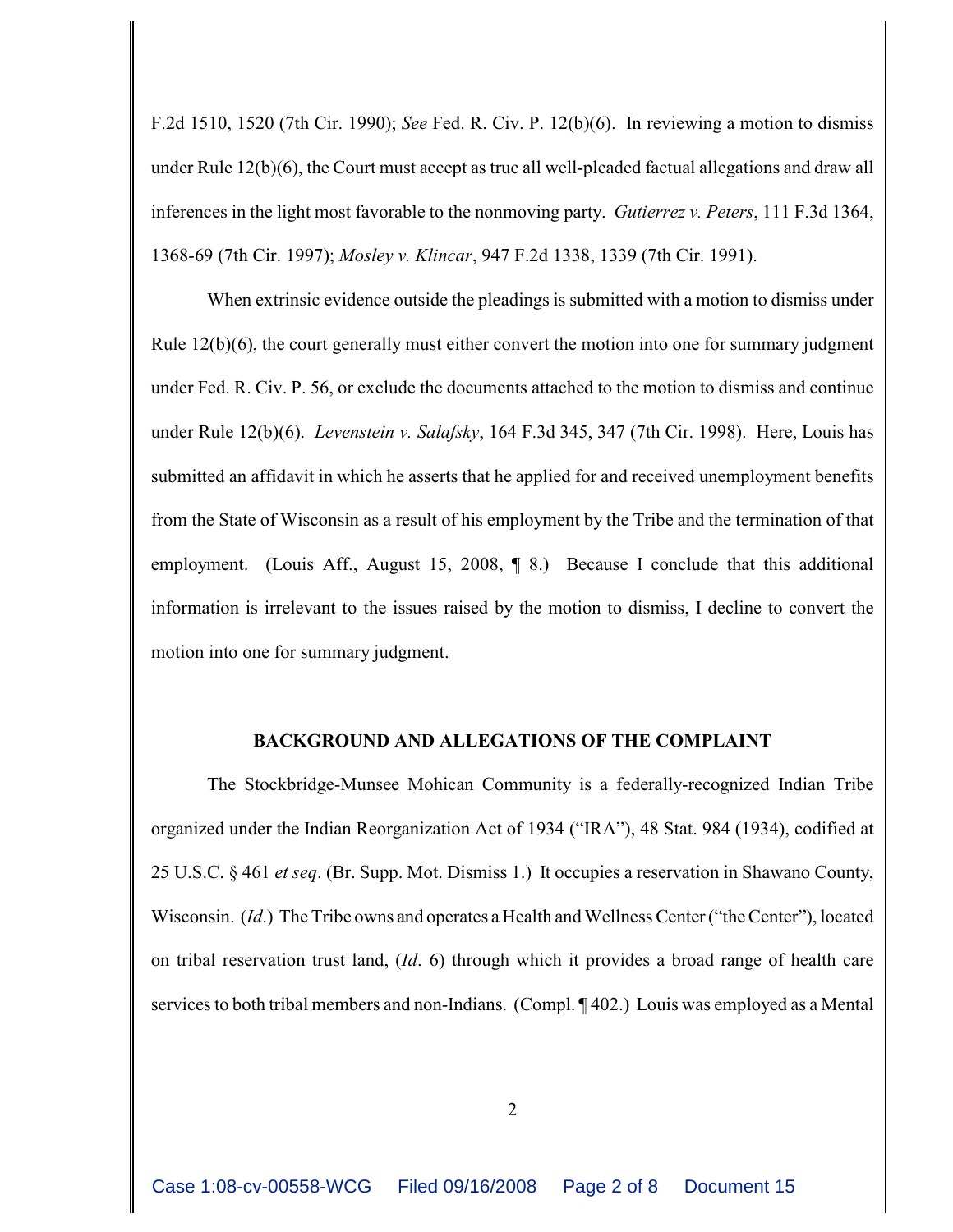Health Worker at the Center from August 1998 to June 2, 2000, when his employment was terminated by the Tribe. (*Id*. ¶¶ 405-06.)

Louis filed a petition for reinstatement on June 27, 2000, before the Stockbridge-Munsee Tribal Court, claiming that his termination was in violation of Section 53.3 of the Stockbridge-Munsee Tribal Law Employee Rights Ordinance and Section 7 of the Information Handbook for Employees of the Mohican Nation. (*Id*. ¶¶ 407, 415.) The tribal court ruled in his favor, ordering reinstatement of Louis' position and benefits, as well as back pay for one year from the date of the termination. (*Id*., Ex. A.) The Tribe appealed, the tribal court of appeals remanded the case for further explanation, and the trial court made the same award in a second decision and order on December 1, 2006. (*Id*., Ex. B, Ex. C.) Again, the Tribe appealed. The appellate court stayed the judgment against the Tribe, and then, on January 16, 2008, reversed the trial court.  $(Id, Ex, K)^{1}$ Louis now claims that the January 16, 2008 decision of the tribal appellate court and the Tribe's actions with regard to his employment have denied him due process of law and subjected him to "the deprivation of his rights, privileges and immunities" under the WFEA, federal law, and the United States and Wisconsin Constitutions. (*Id*., ¶¶ 429, 501-503.)

#### **ANALYSIS**

The Tribe contends that this Court lacks jurisdiction over the matter because it is immune from Louis' suit under the doctrine of sovereign immunity, and because the Court lacks subject-

 $\frac{1}{2}$  Louis filed a motion to reconsider with the tribal court of appeals, alleging that his right to due process was violated by the January 16, 2008 decision. (*Id*. ¶ 430, Ex. L.) At the time Louis filed his complaint, the appellate court had not yet ruled on his motion to reconsider. (*Id*. ¶ 433.) The present status of the motion is unclear, but irrelevant to the present analysis.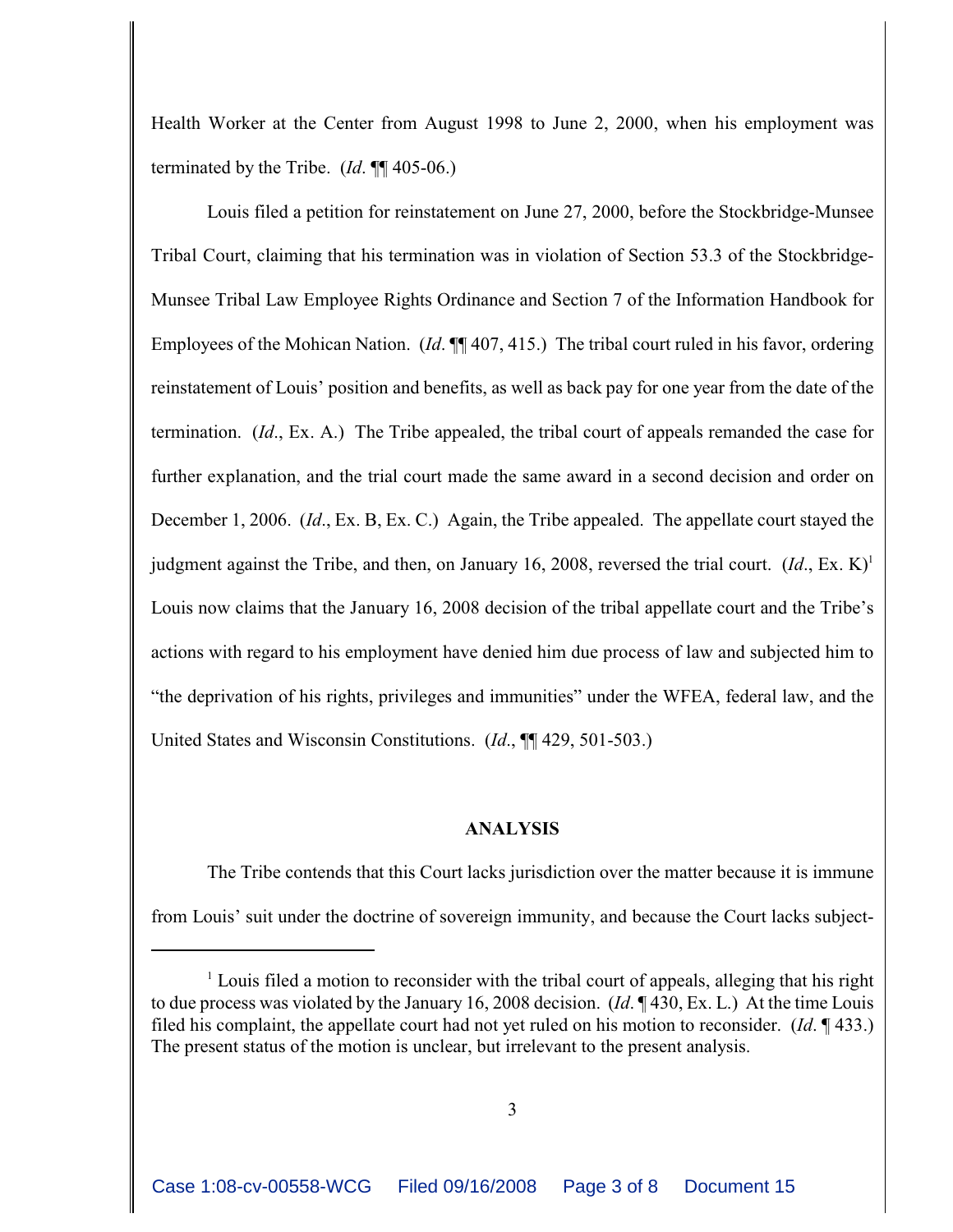matter jurisdiction. (Br. Supp. 3-4.) In support of its claim that subject-matter jurisdiction is lacking, the Tribe asserts that it is not a citizen of any state for purposes of diversity jurisdiction, and that "federal question jurisdiction collapses with the plaintiff's Section 1983 claim," (*Id*. at 4) since Louis has failed to state a cognizable claim under 42 U.S.C. § 1983. (*Id*. at 5.) However, "[t]he presence or absence of federal-question jurisdiction is governed by the 'well-pleaded complaint rule,' which provides that federal jurisdiction exists . . . when a federal question is presented on the face of the plaintiff's properly pleaded complaint." *Burda v. M. Ecker Co.*, 954 F.2d 434, 438 ( $7<sup>th</sup>$  Cir. 1992). The Court does not lack subject matter jurisdiction over a case merely because the federal claim a plaintiff has pleaded ultimately fails. Here, Louis alleges on the face of his complaint the violation of a federal statute. Thus, he has met the requirement of federalquestion jurisdiction.

Nonetheless, the Court lacks jurisdiction over this case under the doctrine of tribal sovereign immunity. As a necessary corollary to their sovereignty and self-governance, Indian tribes are immune from suit in both state and federal court unless "Congress has authorized the suit or the tribe has waived its immunity." *Kiowa Tribe of Oklahoma v. Manufacturing Technologies, Inc*., 523 U.S. 751, 754 (1998); *Three Affiliated Tribes of Fort Berthold Reservation v. Wold*, 476 U.S. 877, 890 (1986). This immunity "is a matter of federal law and is not subject to diminution by the States." *Id.* at 757. It is not confined to reservations or to the noncommercial activities of tribes, but rather, it "extends beyond what is needed to safeguard tribal self-governance" to a tribe's enterprises in our nation's commerce. *Id*. at 759.<sup>2</sup>

<sup>&</sup>lt;sup>2</sup> Even though the *Kiowa* Court expressed doubt as to the wisdom of applying the doctrine of tribal sovereign immunity to a tribe's widespread commercial activity in modern society, it expressly declined to judicially abrogate or limit such immunity. 523 U.S. at 758-60.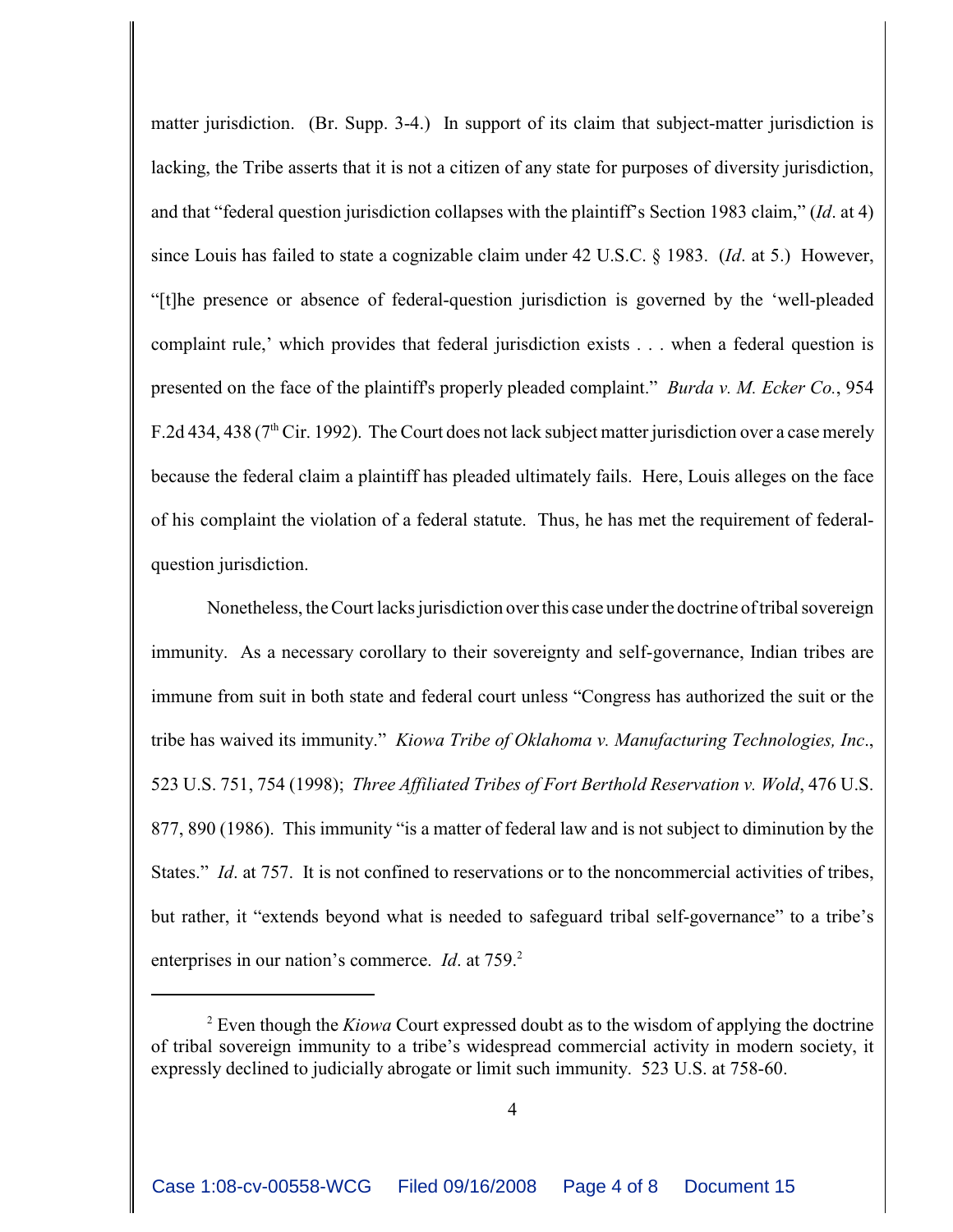Louis does not contend that the Tribe has in some manner waived its immunity in this instance or that it has been abrogated by Congress in this context. Rather, he claims that the "[i]mpairment of tribal sovereignty is negligible in this case," presumably because the Tribe's operation of the Center is, at least in part, of a commercial nature. (Br. Opp'n 7.) He asserts that the Center is certified by the State of Wisconsin to provide the services it offers, and "obtains payments from companies, Medicare and Medicaid for services it provide[s] to tribal members and members of the general public." (*Id*.)

Thus, Louis claims, this case is analogous to *San Manuel Indian Bingo and Casino v. NLRB*, 475 F.3d 1306 (D.C. Cir. 2007), in which the United States Court of Appeals for the District of Columbia Circuit held that tribal immunity did not prevent the application of the National Labor Relations Act to union organizing efforts at a casino a tribe operated on its reservation. The court noted that the "impairment of tribal sovereignty [was] negligible in th[at] context, as the Tribe's activity was primarily commercial." *Id*. at 1315. Louis also cites the Supreme Court's decision in *Organized Village of Kake v. Egan*, 369 U.S. 60 (1962), in which the Court upheld the application of an Alaskan anti-trap-fishing conservation statute to Indians in non-reservation waters, noting that "even on reservations state laws may be applied to Indians unless such application would interfere with reservation self-government or impair a right granted or reserved by federal law." *Id.* at 75-76.

But "whether an Indian tribe is subject to a statute and whether the tribe may be sued for violating the statute are two entirely different questions." *Florida Paraplegic, Ass'n, Inc. v. Miccosukee Tribe of Indians of Florida*, 166 F.3d 1126, 1130 (11<sup>th</sup> Cir. 1999); *see also Kiowa*, 523 U.S. at 755 ("There is a difference between the right to demand compliance with state laws and the means available to enforce them."). The analysis of both *San Manuel* and *Organized Village of*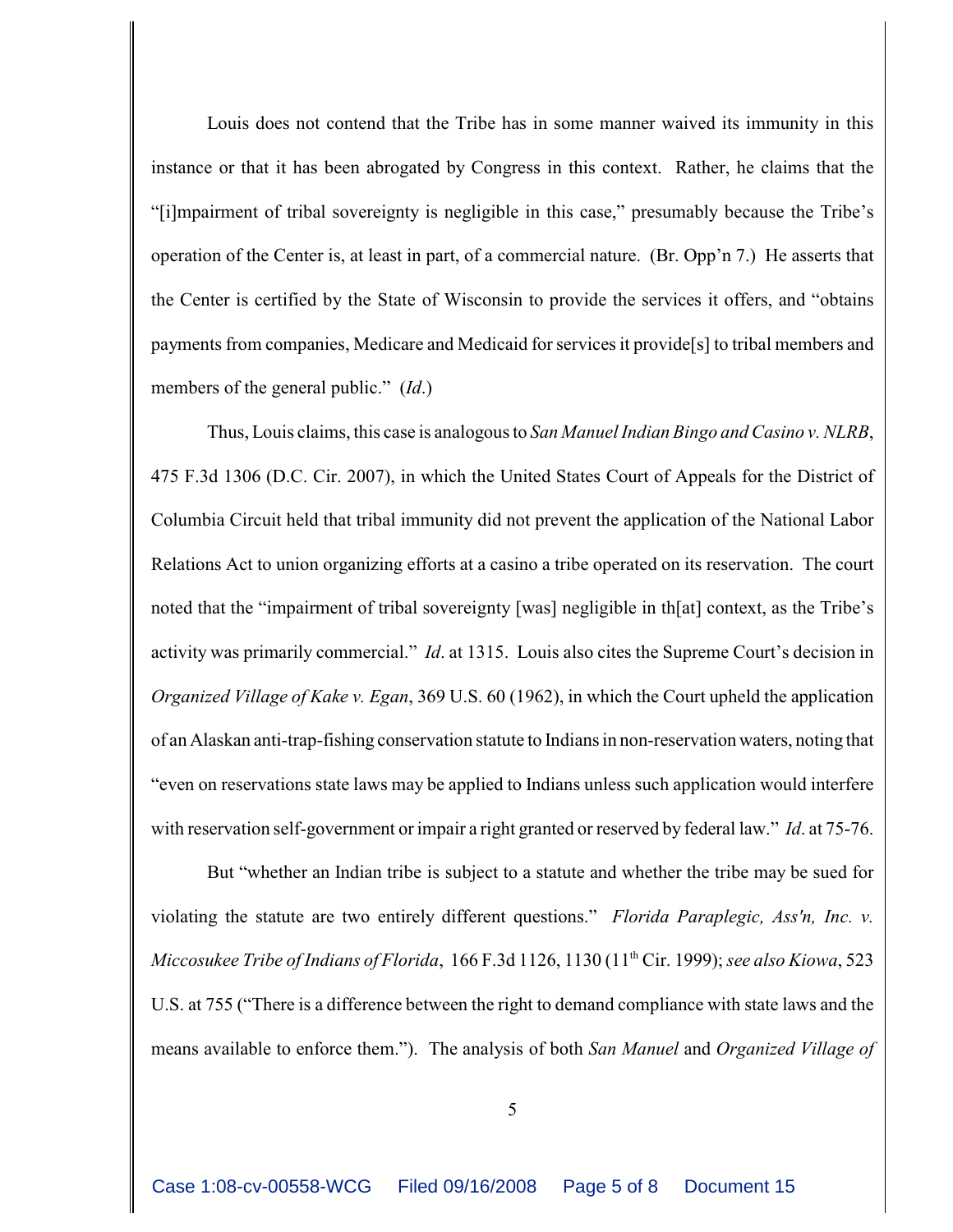*Kake* concerned the applicability of a federal or state statute to an Indian tribe, and is thus inapplicable here where the issue presented is whether a private party may maintain a suit against the Tribe pursuant to 42 U.S.C. § 1983 and the WFEA. There is no indication that the Tribe has waived its immunity from suit or of congressional abrogation. Louis claims that the Center accepted payment from federal and/or state entities, was conferred certain certification by the State of Wisconsin, and employed persons eligible for state unemployment benefits. (Br. Opp'n 7.) But these facts, even if true, do nothing to diminish the Tribe's immunity from suit. I therefore conclude that the doctrine of sovereign immunity governs this case and mandates dismissal.

Even if it did not, Louis' claims would still fail. Although Louis frames his allegations as constitutional violations actionable under 42 U.S.C. § 1983, the statute provides remedy only for violations by persons acting "under color of any statute, ordinance, regulation, custom, or usage, of any State or Territory or the District of Columbia." "A § 1983 action is unavailable 'for persons alleging deprivation of constitutional rights under color of tribal law.'" *Burrell v. Armijo*, 456 F.3d 1159, 1174 (10<sup>th</sup> Cir. 2006) (quoting *R.J. Williams Co. v. Ft. Belknap Hous. Auth.*, 719 F.2d 979, 982 (9th Cir. 1983)). Here, Louis' claims at most allege that the Tribe took unfavorable action against him under color of tribal law, which is insufficient to support a cognizable claim under § 1983.

Louis also claims that the Tribe's actions violated the WFEA. The parties dispute whether the Tribe is even subject to the WFEA. The Tribe contends it is not, (Br. Supp. 5-6) but Louis argues that "given the nature of the clinic, its certification by the State of Wisconsin and being subject to unemployment laws," the WFEA does apply, citing Public Law 280, 18 U.S.C. § 1162, as amended, 28 U.S.C. § 1360. (Br. Opp'n 7-8.) Through Public Law 280, "Congress gave express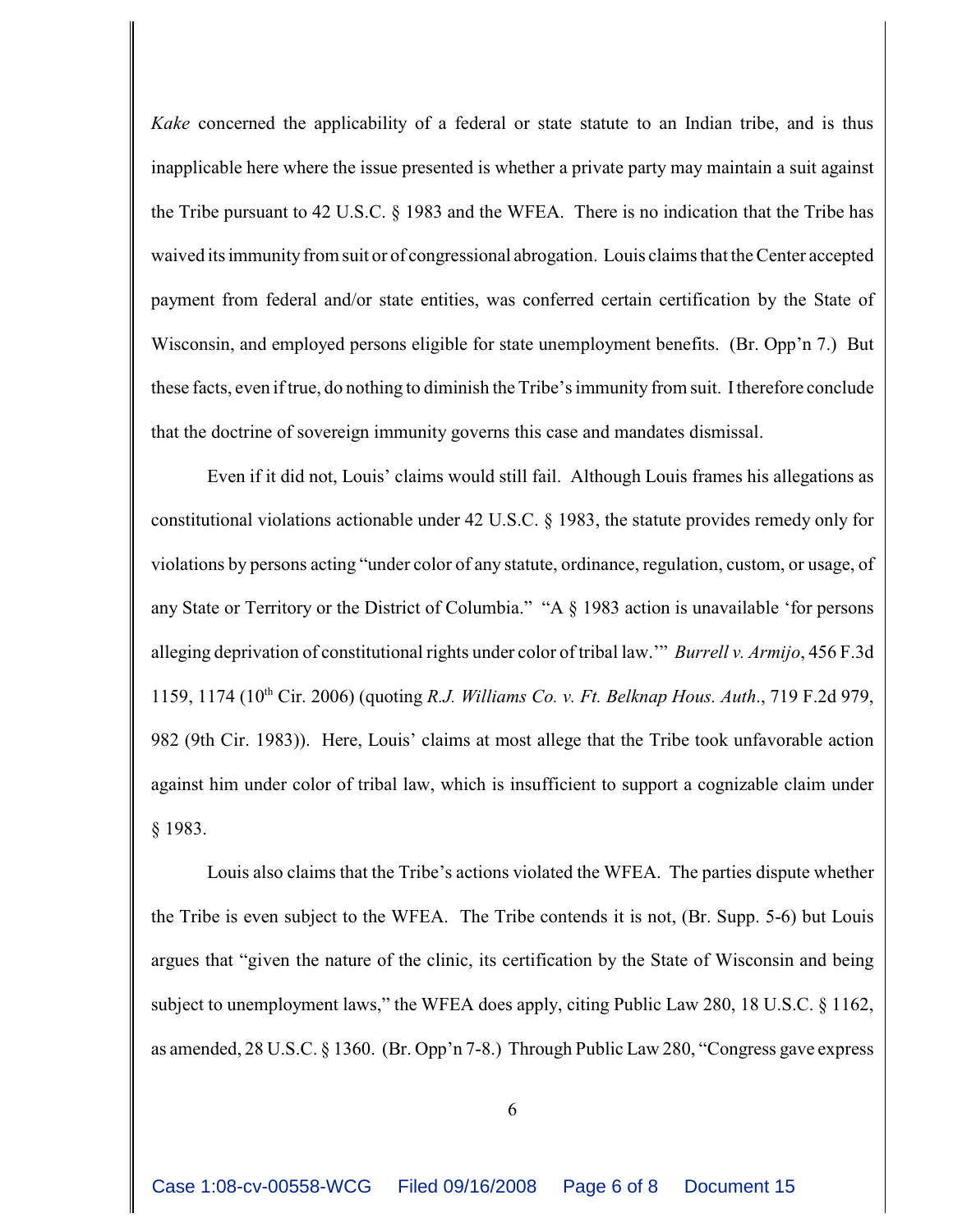authority to Wisconsin and certain other states to exercise criminal jurisdiction over offenses committed by or against Indians in Indian country and civil jurisdiction over causes of action arising in Indian country between Indians or in which Indians are parties." *Lac Du Flambeau Band of Lake Superior Chippewa Indians v. Zeuske*, 145 F. Supp. 2d 969, 975 (W.D. Wis. 2000). Yet Public Law 280 did not grant general civil regulatory authority to the states. *California v. Cabazon Band of Mission Indians*, 480 U.S. 202, 207-08 (1987). It appears that the courts have not addressed whether actions against a tribe pursuant to the WFEA fall within the jurisdiction granted to the state by Public Law 280. I need not decide the issue here, however, because, as the Tribe argues, even if the WFEA applies to the Tribe, Louis has failed to state a cognizable claim under the statute.

The WFEA provides, in relevant part,

no employer, labor organization, employment agency, licensing agency, or other person may engage in any act of employment discrimination . . . against any individual on the basis of age, race, creed, color, disability, marital status, sex, national origin, ancestry, arrest record, conviction record, military service, or use or nonuse of lawful products off the employer's premises during nonworking hours.

Wis. Stat. § 111.321. Louis alleges that his employment was terminated without just cause, and without provision of counseling and corrective actions he believes were required by tribal ordinance, and contrary to the Information Handbook for Employees of the Mohican Nation. (Compl. ¶ 407.) He makes no allegation, however, that he was discriminated against on the basis of any protected class or category under the WFEA.

Although he claims in a conclusory fashion that "[t]he wrongful actions of the defendant have subjected [him] to the deprivation of his rights, privileges and immunities under" the WFEA, this is insufficient to state a claim. A plaintiff's complaint need not allege sufficient facts to establish a prima facie case, *Swierkiewicz v. Sorema N.A.*, 534 U.S. 506, 515 (2002) (cited with